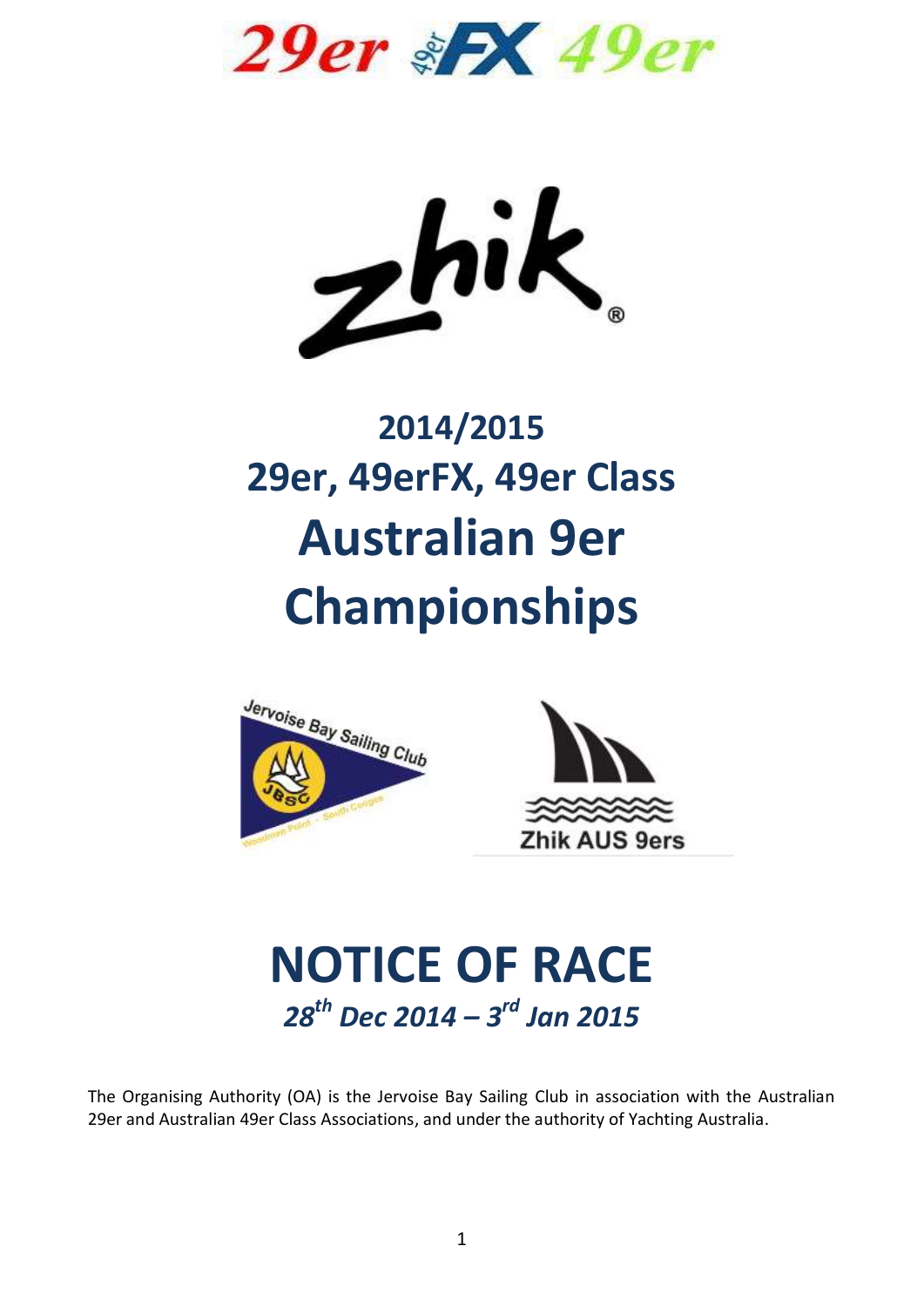

#### **1 Rules**

**1.1** The regatta will be governed by the rules as defined in The Racing Rules of Sailing (RRS); The prescriptions and Special Regulations of Yachting Australia Inc. (YA) – Part 2; Relevant Class Association Rules

## **2 Advertising**

**2.1** Boats may be required to display event sponsor's name(s)/logo(s). If required, the Organising Authority will supply these items and they shall be affixed and/or worn as prescribed at registration.

# **3 Eligibility and Entry**

- **3.1** Entry is open to all boats of the 29er, 49er FX and 49er classes, with no restrictions on gender.
- **3.2** Australian competitors shall be financial members of their respective State 29er/49er (9er) Class Associations. Australian 29er class competitors shall also be registered members of the [International 29er](http://www.regattanetwork.com/membermgmt29er/membership_registration_start.php) Class. All competitors shall comply with ISAF Eligibility Rules
- **3.3** Australian competitors shall be financial members of YA and a club, affiliated to Yachting Australia through their relevant state MNA.
- **3.4** Eligible competitor entries shall [register here](http://www.yachtingaustralia.com.au/event.asp?ID=64871&SP=10014-1048-aus29er&format=popup) on-line or via the following link [http://www.yachtingaustralia.com.au/event.asp?ID=64871&SP=10014-1048](http://www.yachtingaustralia.com.au/event.asp?ID=64871&SP=10014-1048-aus29er&format=popup) [aus29er&format=popup](http://www.yachtingaustralia.com.au/event.asp?ID=64871&SP=10014-1048-aus29er&format=popup)

#### **4 Fees**

- **4.1** Entry Fee for 29ers, 49er and 49er/FX is \$350 if received by midnight 15th Dec 2014.
- **4.2** Entries received after midnight 15th December shall incur an additional late fee of \$50 and will not receive a regatta Shirt.
- **4.3** Entries close 1700hrs on 27th December 2014.

# **5 Format of Racing**

- **5.1** If sufficient entries are received the 29er class will sail a qualifying series and a final series.
- **5.2** The 29er and 49er/49erFX classes will race on separate courses.
- **5.3** The 49er/49erFX classes will race together as one division and be scored separately.
- **5.4** The regatta series will consist of a maximum of 16 races for all classes and race formats
- **5.5** A supplementary race series may be considered for the 49er/49erFX classes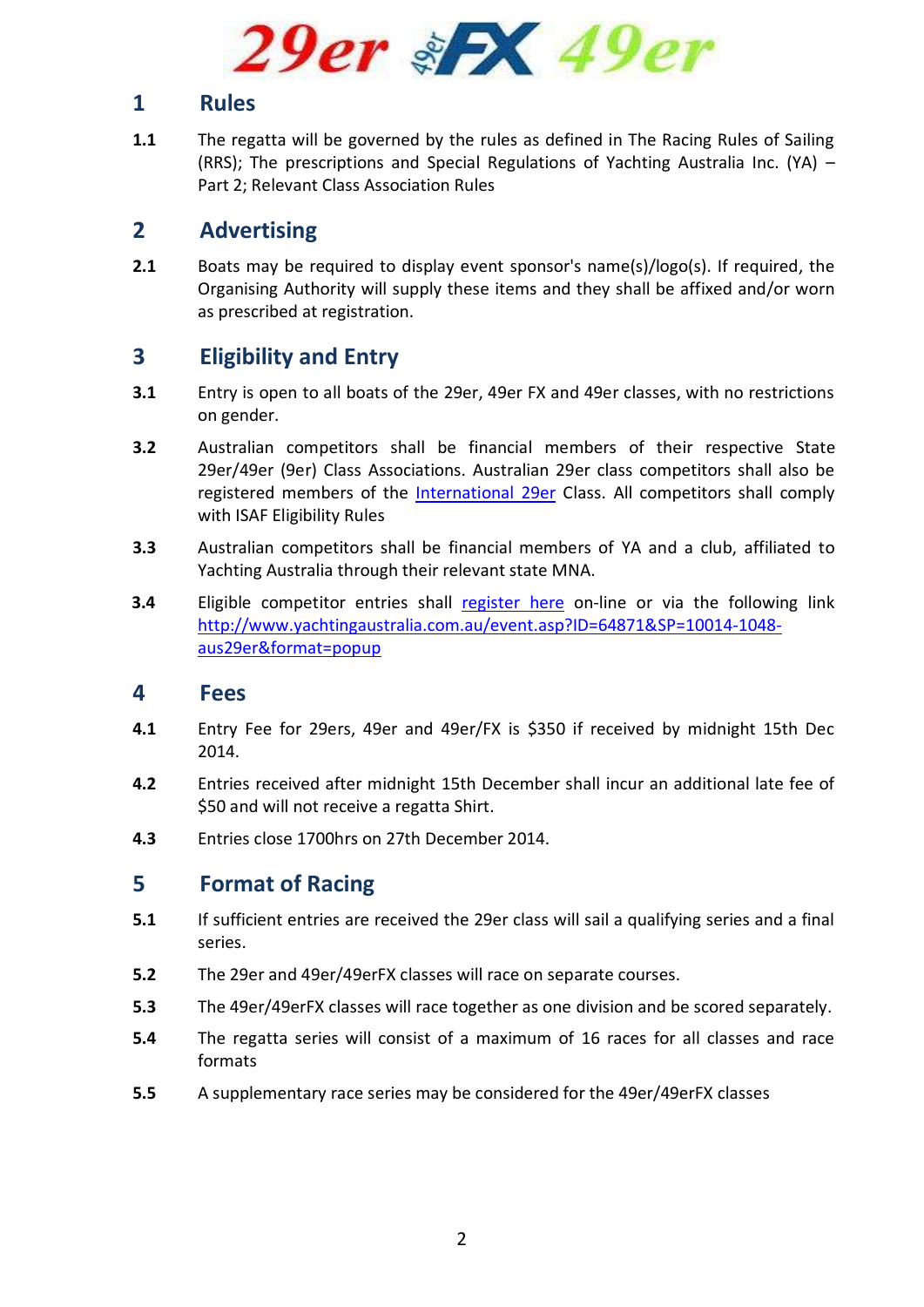

# **6 Schedule of Events:**

| Day       | Date                      | Time                     | Activity                    |
|-----------|---------------------------|--------------------------|-----------------------------|
| Sunday    | 28 <sup>th</sup> Dec 2014 | 0800hrs -1300hrs         | Measurement                 |
| Sunday    | 28 <sup>th</sup> Dec 2014 | 1300hrs                  | <b>Volunteers Briefing</b>  |
| Sunday    | 28 <sup>th</sup> Dec 2014 | 1330hrs                  | <b>Competitors Briefing</b> |
| Sunday    | 28 <sup>th</sup> Dec 2014 | 1500hrs                  | Practice Race - All         |
|           |                           |                          | Classes                     |
| Monday    | 29 <sup>th</sup> Dec 2014 | per Sailing Instructions | Racing - All Classes        |
| Tuesday   | $30^{th}$ Dec 2014        | per Sailing Instructions | Racing - All Classes        |
| Wednesday | 31 <sup>st</sup> Dec 2014 | per Sailing Instructions | Racing - All Classes        |
| Thursday  | $1st$ Jan 2015            | per Sailing Instructions | Reserve Day                 |
| Friday    | $2nd$ Jan 2015            | per Sailing Instructions | Racing - All Classes        |
| Saturday  | $3rd$ Jan 2015            | per Sailing Instructions | Racing - All Classes        |
| Saturday  | $3rd$ Jan 2015            | On Completion            | Presentations               |

- **6.1** The start times for the second and succeeding races on each day will be as soon as practical after the conclusion of the preceding race.
- **6.2** No warning signal shall be made after 1500hrs on the final day of the regatta.

#### **7 Measurement**

- **7.1** Boats shall be available for inspection and measurement checks from 0800hrs to 1300hrs Sunday 28th December 2013.
- **7.2** Spot checks on equipment may be made at any time during the regatta. It is the owner's responsibility to ensure that their boat conforms to their class rules.
- **7.3** Only one set of sails and one forestay shall be used throughout the duration of the Championship.
- **7.4** Equipment shall only be replaced with the written permission of the Race Committee in consultation with the class measurer.

#### **8 Sailing Instructions**

**8.1** The sailing instructions will be available via the [Australian 29er](http://www.aus29er.yachting.org.au/assoc_page.cgi?c=0-10014-0-0-0) and [49er/FX](http://www.49er.yachting.org.au/assoc_page.cgi?c=0-9961-0-0-0) websites prior to the first day of the regatta.

#### **9 Racing Area**

**9.1** The racing area will be on the waters of Owen Anchorage off Woodman Point Western Australia

#### **10 Courses**

**10.1** The courses to be sailed will be windward-leeward courses with race target times of 30 minutes.

#### **11 Penalty System**

**11.1** RRS rule 44.1 is changed so that the Two-Turns Penalty is replaced by a One-Turn Penalty.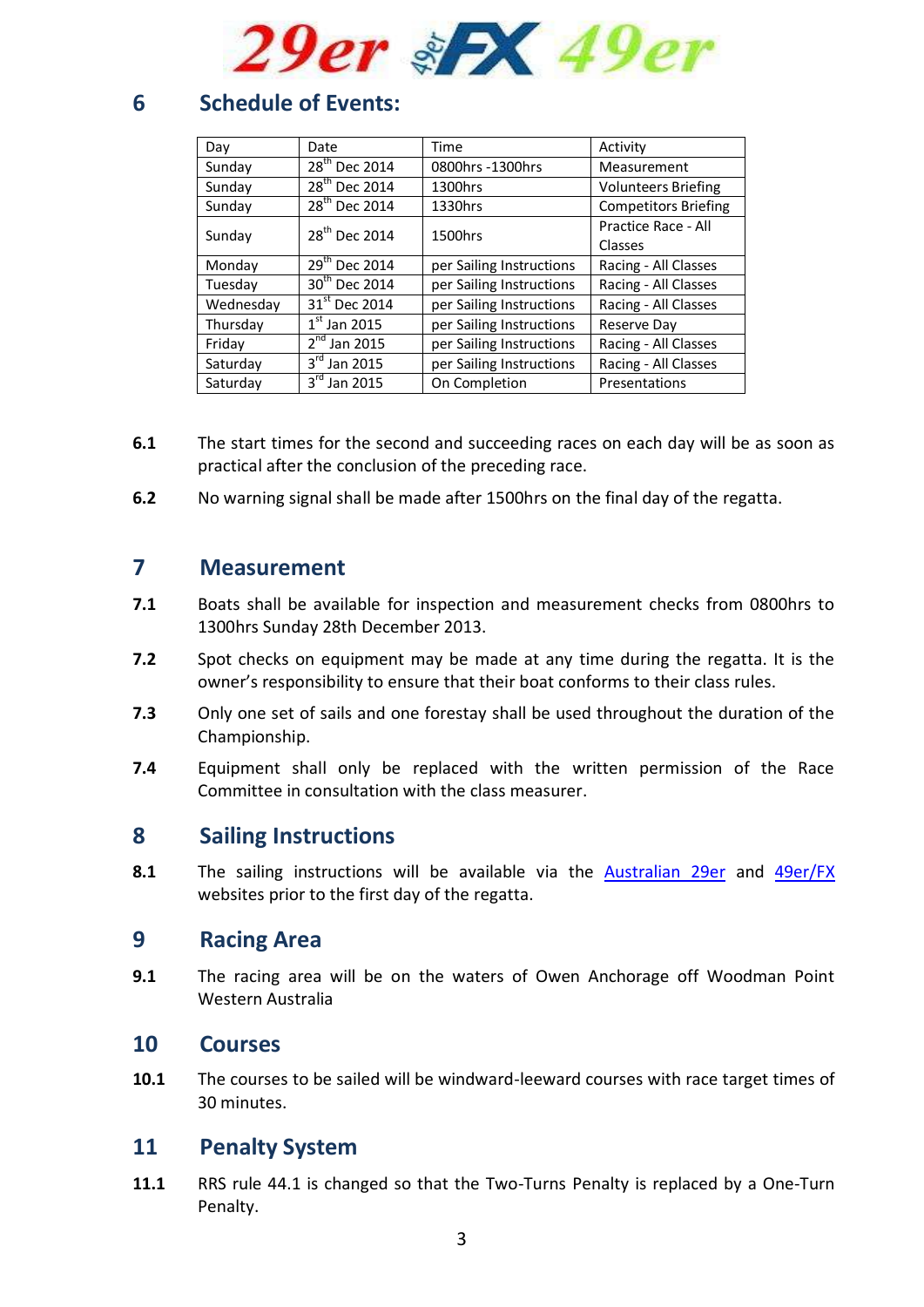

## **12 Support Boats**

**12.1** If called upon support boats will be required to act as rescue boats. Support boats shall register via the [online entry system.](http://www.yachtingaustralia.com.au/event.asp?ID=64871&SP=10014-1048-aus29er&format=popup)

#### **13 Prizes**

**13.1** Prizes shall be awarded to:

#### **For the 29er class** –

- $\bullet$  1<sup>st</sup>, 2<sup>nd</sup> & 3<sup>rd</sup> Overall (Open)
- $\bullet$  1<sup>st</sup> Youth prize will be awarded for the first skipper and crew whose age is under 19 on 31 December 2015
- 29er Australian National Championship Perpetual Trophy (Awarded to the first placed Australian entrant)
- $\bullet$  1<sup>st</sup> All Female Perpetual Trophy (Awarded to the first placed Australian entrant)
- $\bullet$  1<sup>st</sup> Female Skipper Perpetual Trophy (Awarded to the first placed Australian entrant)
- $\bullet$  1<sup>st</sup> Junior Perpetual Trophy will be awarded to the first skipper and crew whose age is under 17 on 31 December 2015 (Awarded to the first placed Australian entrant)

#### **For the 49erFX class:**

- $\bullet$  1<sup>st</sup>, 2<sup>nd</sup> & 3<sup>rd</sup> Overall (Open)
- 49erFX Australian National Championship, Perpetual Trophy (Awarded to the first placed Australian entrant)

#### **For the 49er class:**

- $\bullet$  1<sup>st</sup>, 2<sup>nd</sup> & 3<sup>rd</sup> Overall (Open)
- 49er Australian National Championship, Perpetual Trophy (Awarded to the first placed Australian entrant)

Further prizes will be given at the discretion of the Organising Committee.

# **14 Entry Disclaimer**

**14.1** It is the competitor's decision to enter the event or to start and continue in any race. Competitors shall accept that their participation in the event is at their exclusive risk in every respect. See Rule 4, Decision to Race. The Organising Authority, and the host club, their officers, members, servants and agents accept no responsibility in respect of loss of life, personal injury or loss or damage to property which may be sustained by reason of their participation or intended participation in this event or howsoever arising in connection with this event.

#### **15 Insurance**

- **15.1** All boats shall have third party insurance cover of not less than \$AUD10 million (or equivalent thereof in any other currency) for any accident.
- **15.2** Proof of current insurance shall be produced at registration.